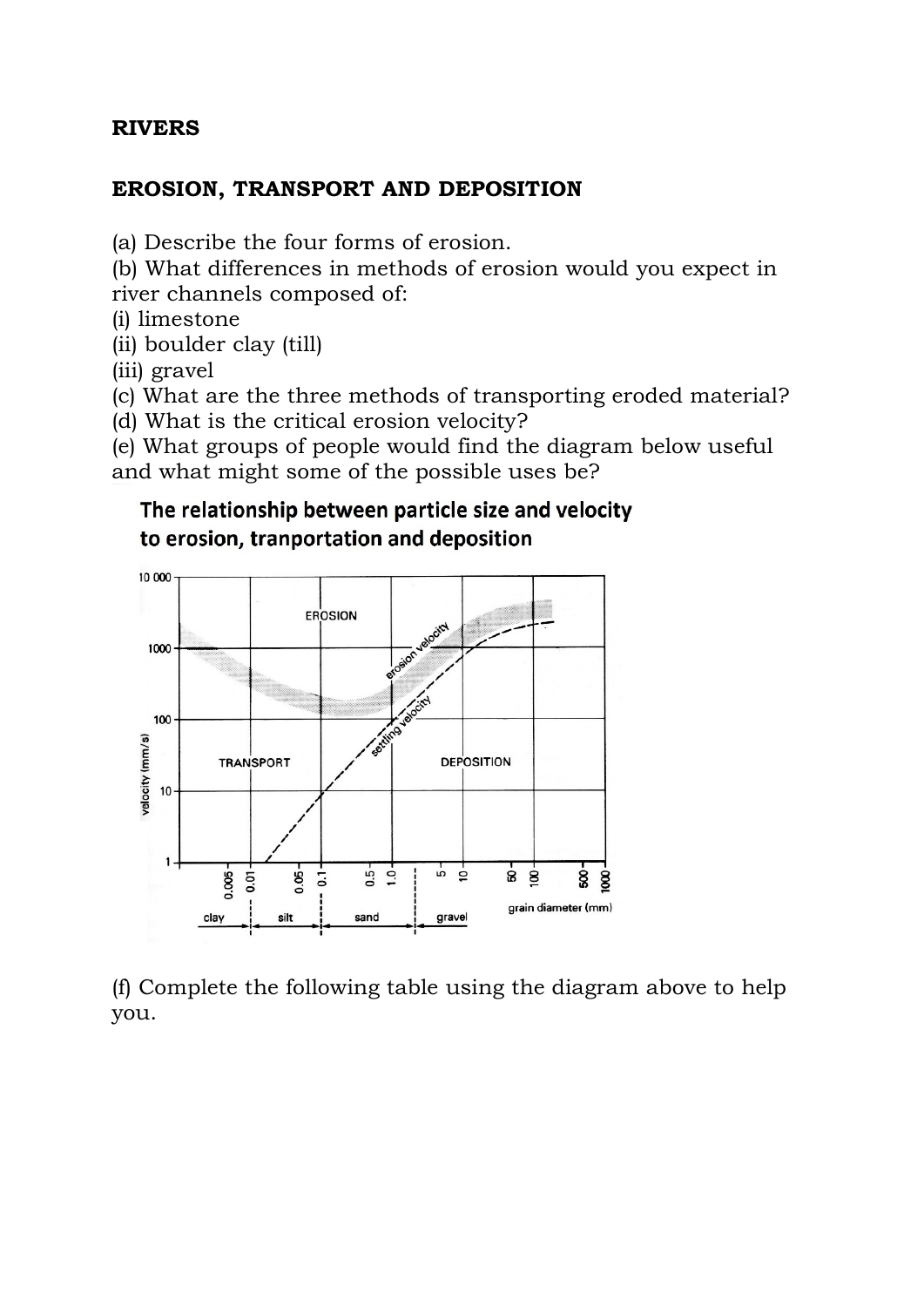| Grain size | River<br>velocity | What will<br>happen?<br>(erosion,<br>transport<br>or<br>deposition) |
|------------|-------------------|---------------------------------------------------------------------|
|            | $10 \text{ mm/s}$ |                                                                     |

| $10 \text{ mm}$  | $100 \text{ mm/s}$ |
|------------------|--------------------|
| $0.01$ mm        | $100 \text{ mm/s}$ |
| $0.05$ mm        | $1000$ mm/s        |
| $0.1 \text{ mm}$ | $10 \text{ mm/s}$  |

(g) Describe conditions which result in sorted sediments.

# **RIVER LANDSCAPES: BRAIDING AND REJUVENATION / DELTAS**

- (a) Why do streams braid?
- (b) What is base level?
- (c) Where on a river profile would you find a knickpoint?
- (d) Explain how river terraces are

formed.

(e) Make a copy of the diagram below.

# **River terraces**



River terraces. Rejuvenation can result in a river eroding into the floodplain and forming a new one at a lower level, remnants of the old floodplain are called terraces.

- (f) What is the difference between
- incised and ingrown meanders and why is there this difference?
- (g) What conditions may prevent the formation of deltas?
- (h) Describe the structure of a simple delta.

(i) Referring to the diagram below explain why flooding is very serious in Bangladesh.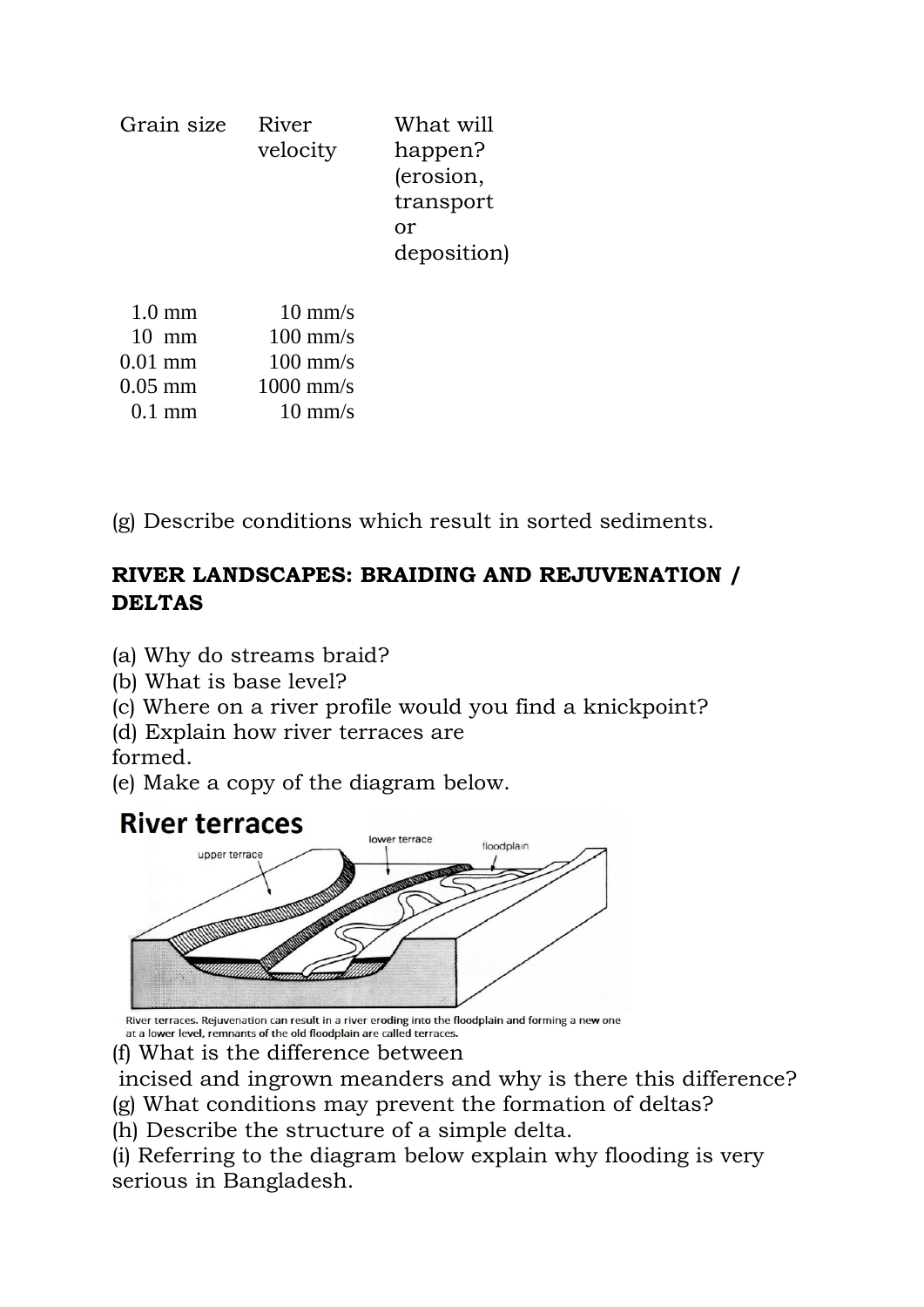

#### **RIVER LANDSCAPES: VALLEYS / MEANDERS**

- (a) Describe the formation of a V-shaped valley.
- (b) What is alluvium?
- (c) Draw a series of diagrams to illustrate the formation of levees.
- (d) Make a copy of the diagram below.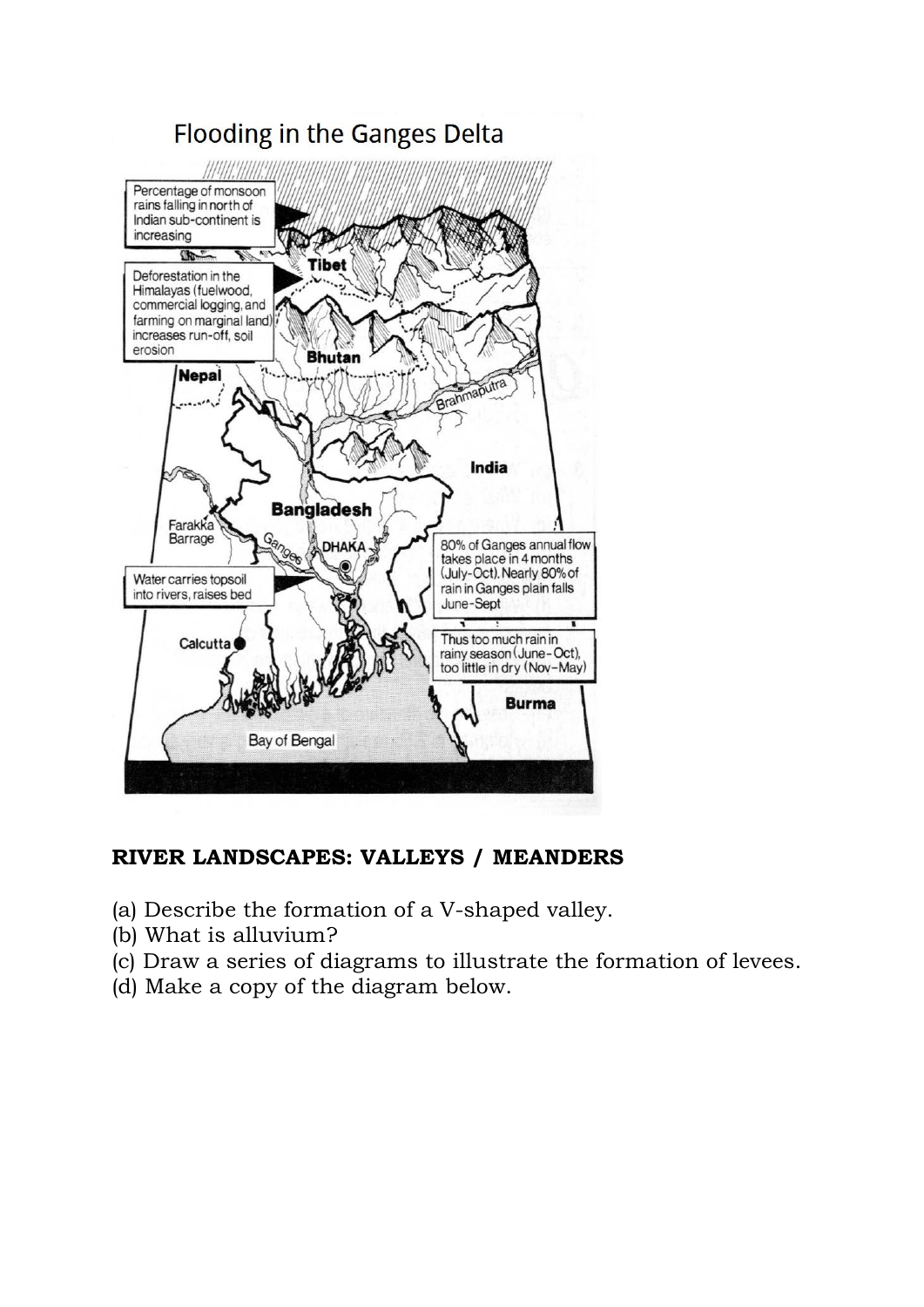# **Stages in meander development**



(e) Draw a diagram of a meander and indicate the places where active erosion and deposition take place.

(f) Describe the development of a meander from straight channel to ox-bow lake.

(g) Why do meanders migrate downstream?

(h) Construct a simple systems diagram for a river floodplain.

# **Research and Further work**

(a) Using an atlas estimate the size of the following drainage basins: Amazon, Nile, Mississippi, Thames, Rhine.

(b) What differences in stream velocity would you expect between an artificial (concrete-lined) channel and a natural channel?

(c) Find out how gorges and waterfalls are formed and use diagrams to explain their formation.

(d) Find out the main uses of water (other than domestic use) in the UK.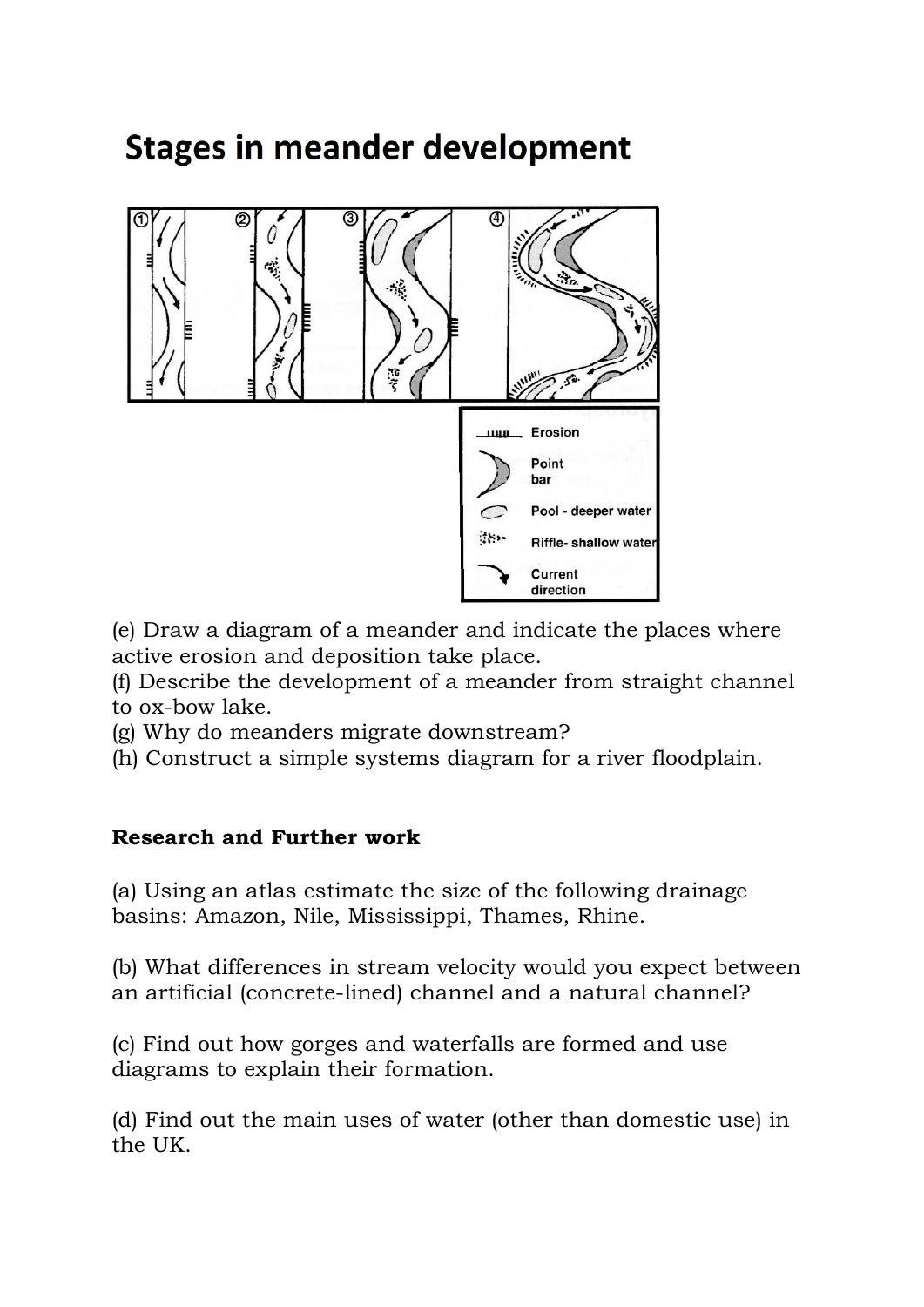(e) Refer to a geology map of the UK and identify areas which might use groundwater as a major source of water supply.

# **Exam Style Questions**

1 a) Select one of the labelled features on the diagram below and describe the processes by which it was formed. (5)



Floodplain landforms and depositional environments

b) With reference to a named example describe two ways in which a river valley has been modified to reduce the likelihood of flooding.  $(4)$ 

2 (a) Describe the ways in which weathering and erosion have created the landscape in the diagram above.

(6) (b) What is meant by the term rejuvenation and what features might you expect to see in this landscape if it was rejuvenated? (3)

3 (a) Examine the diagram which illustrates the effect of river velocity on erosion, transport and deposition. Describe briefly the relationship between river velocity on erosion, transport and deposition of different material sizes. (6)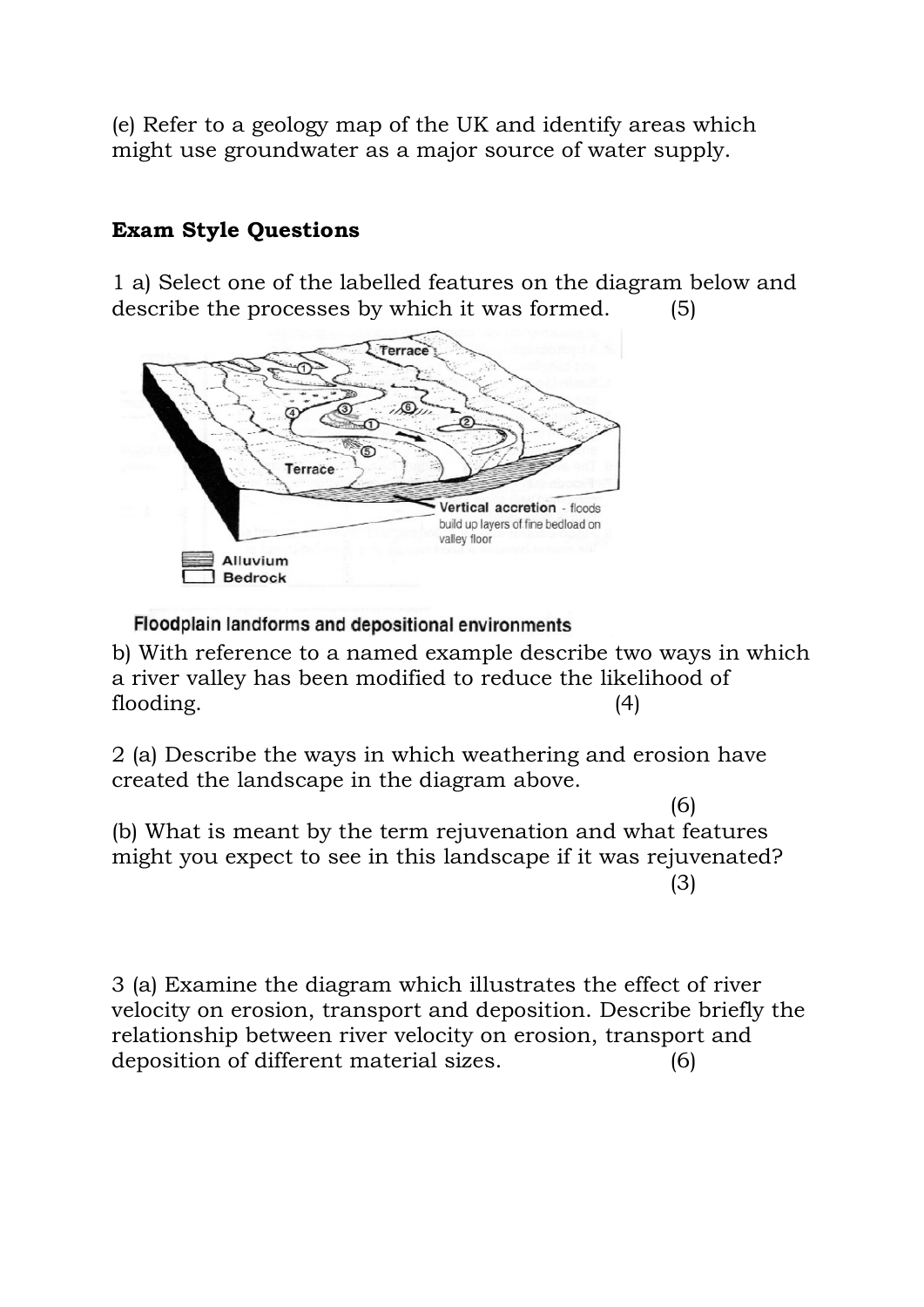

The relationship between particle size and velocity to erosion, tranportation and deposition

(b) Explain how the graph may be of value to hydrologists and engineers concerned with maintaining and controlling river channels and banks. (3)

4(a) With the aid of the diagram explain what is meant by the term the **hydrological cycle**. (5)



The Global Hydrological Cycle. most water is held in storage with 97% in ocean storage and 2% as ice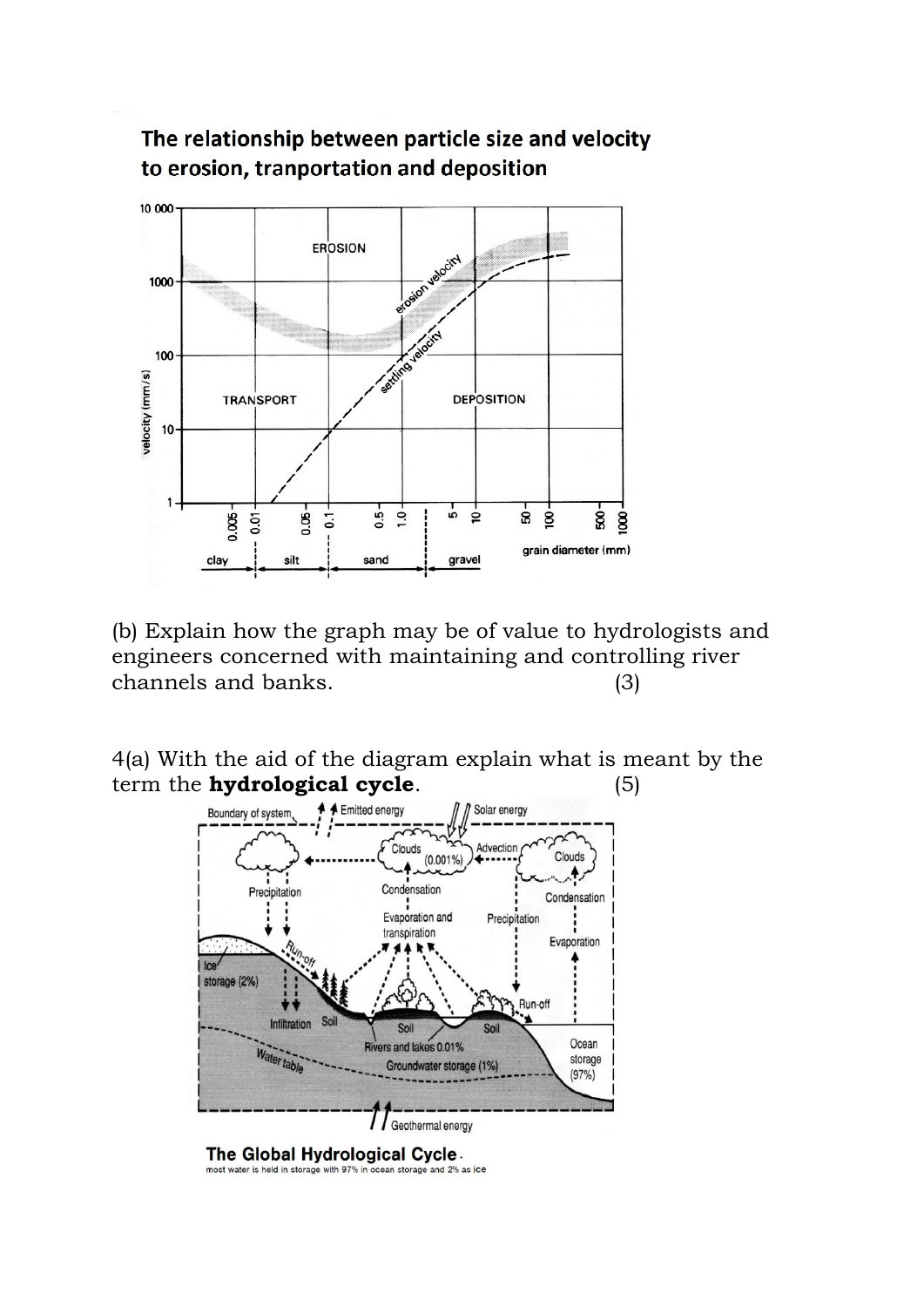(b) How does human activity modify the natural hydrological cycle? (4)

5 (a) 'Water in the UK is in abundance where it is least required.' Explain the uneven distribution of water resources in the UK and indicate how this situation is being tackled.

 $(5)$ (b) Account for the increasing demand for water in the UK. (4)

6(a) For any dam you have studied in Africa, Asia or North America describe and explain the physical factors which should be considered when selecting the site for the dam and its reservoir. (10)

(b) Describe and account for the social, economic and environmental benefits and adverse consequences of any named water management project. (12)

# **Exam Style Question and Marked Answer**

A drainage basin is an open system with four elements – inputs, storage, transfers and outputs.' Discuss the movement of water within a drainage basin. (4)

*The inputs in a drainage basin are , precipitation mainly in the form of rainfall and snow, with the amount and duration having an impact on the level of water in the system Water is in storage, on the surface in lakes and rivers and interception by leaves and roots of vegetation Water also seeps into the ground, stored as soil moisture in the upper layers or deeper down in rock stores such as the water table Transfers include the movement of clouds bearing moisture by the process of advection and surface run-off as sheet wash or rivers/tributaries, throughfall and/or stemflow, is responsible for the transferal of precipitation from the canopy to the soil Infiltration and/or percolation moves water through the soil/rock. Throughflow is the movement of water through the upper soil layers towards*